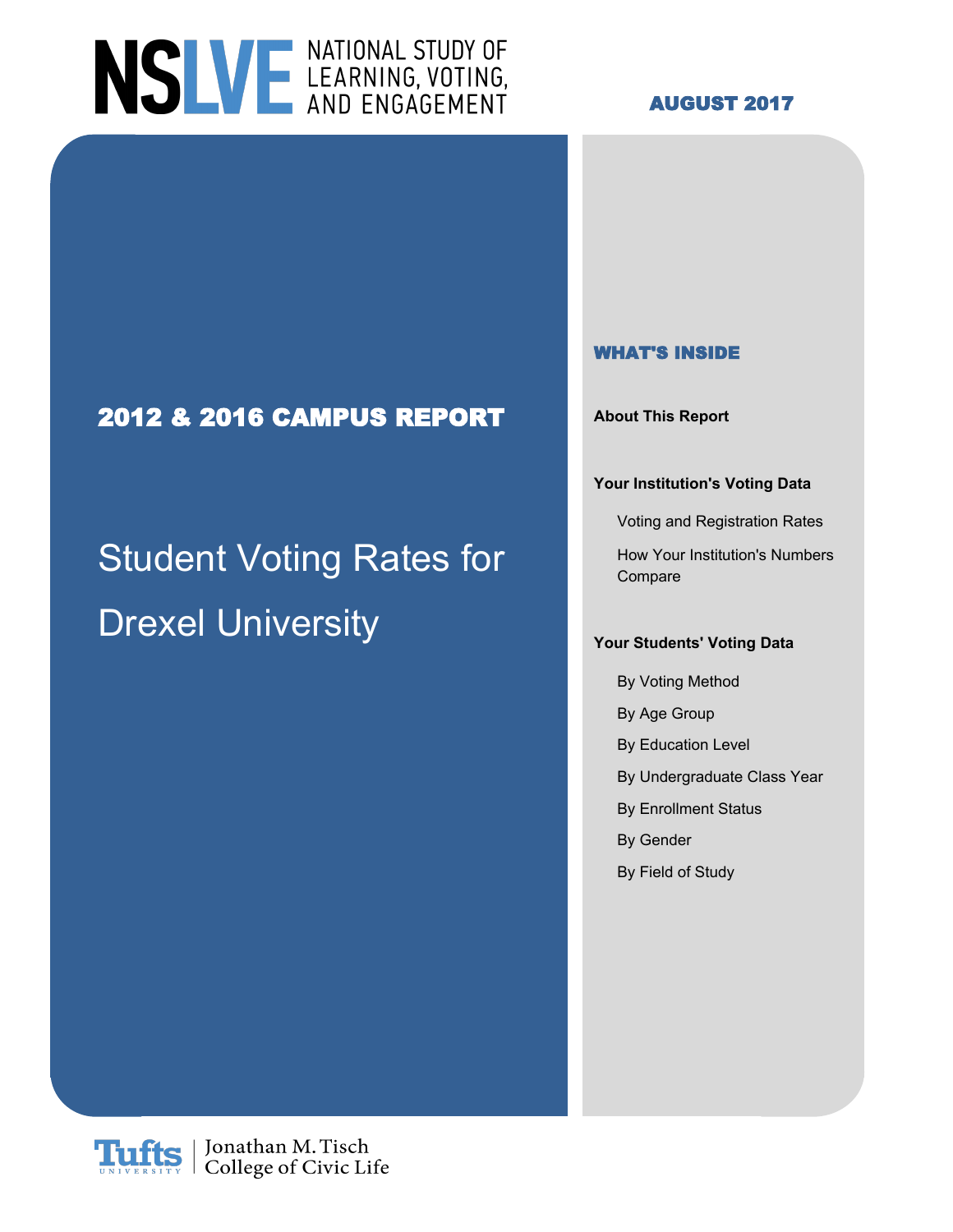### About This Report

Thank you for participating in the National Study of Learning, Voting, and Engagement (NSLVE). Since NSLVE's launch in 2013, more than 1,000 colleges and universities have signed up to receive their voting rates for the 2012, 2014 and 2016 federal elections. Along with others, your institution's participation in this study has allowed us to build a robust database of nearly 30 million college student records, about 10 million for each election year, that serve as a foundation for innovative research on college student political learning and engagement in democracy.

NSLVE is a signature initiative of the Institute for Democracy and Higher Education (IDHE) at Tufts University's Jonathan M. Tisch College of Civic Life. The mission of IDHE is to shift college and university priorities and culture to advance political learning, agency, and equity. We achieve our mission through research, resource development, technical assistance, and advocacy.

#### **About the Data**

The voter registration and voting rates in this report reflect the percentage of your institution's students who were eligible to vote and who actually voted in the 2012 and 2016 elections. These results are based on enrollment records your institution submitted to the National Student Clearinghouse (FERPA-blocked records excluded) and publicly available voting files collected by Catalist.

Institutional voting rates are adjusted by deducting an estimated number of students identified by each institution as non-resident aliens and reported to the Integrated Postsecondary Education Data System (IPEDS). For breakdowns by student characteristics, we cannot consistently adjust for students who are non-resident aliens, resident aliens, or undocumented students. This may result in your institution's actual voting rate being higher than we report. To calculate that percentage, and to read more about NSLVE data, see our **FAQ on Campus Reports**. Please also see **Creating and Maintaining the NSLVE Database** paper for a more detailed study methodology.

#### **Reviewing the Data**

Use the following key to interpret the charts:  $=$  number of students is less than 10  $n/a$  = no data was collected or calculated for this field**.**

#### **What to do next?**

 $\Box$  Review the data. This report provides a baseline measure of your students' engagement in democracy in 2012 and 2016, and compares your institution's voting rates to similar institutions. Visit our website for more comparison data.

 $\Box$  Share the report widely and strategically, including posting it online.

 $\Box$  Put your data into practice. Use our IDHE Resources to guide you.

 $\Box$  Address your campus climate for student political learning, discourse, and participation. Start by bringing the IDHE team to your campus or using the IDHE self- assessment rubric available on our website.

 $\square$  Partner with IDHE. We are available with virtual office hours, webinars, brown bag discussions and in-person trainings.

For up-to-date news on NSLVE data, resources and upcoming opportunities visit our website: **idhe.tufts.edu.**

Follow us on Twitter **@TuftsIDHE** or email us at **NSLVE@tufts.edu.**

Warm regards, IDHE Team

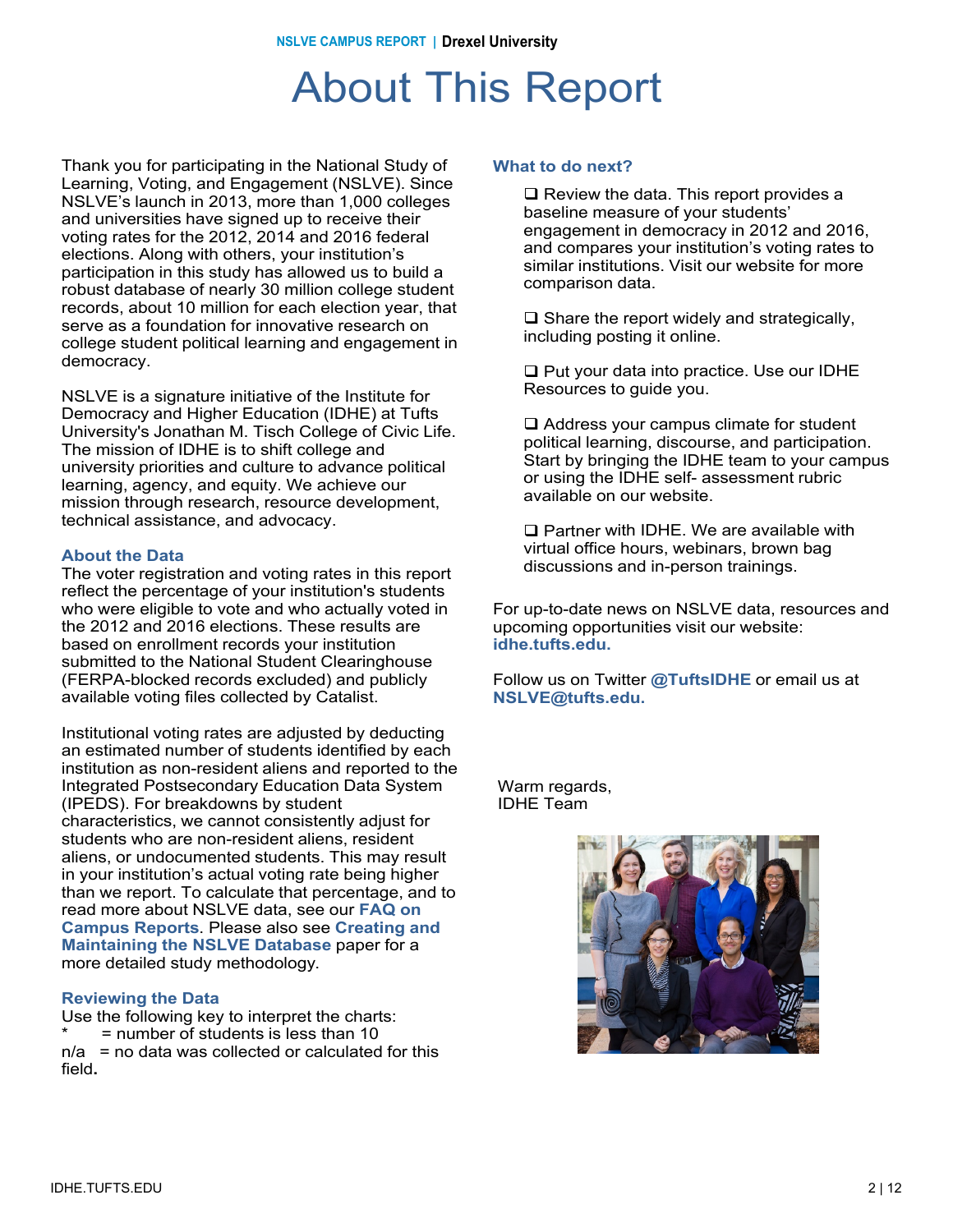# Voting and Registration Rates



|                                                                                             | 2012                    | 2016                        |     | Change |
|---------------------------------------------------------------------------------------------|-------------------------|-----------------------------|-----|--------|
| Total student enrollment                                                                    | 23,568                  | 23,332                      | ₩   | $-236$ |
| Age under 18/Unknown<br><b>IPEDS</b> estimated non-resident aliens<br>FERPA records blocked | (90)<br>(2,551)<br>(11) | (108)<br>(3,056)<br>$\star$ |     |        |
| Total eligible voters                                                                       | 20,916                  | 20,162                      | ₩   | $-754$ |
| Number of students who registered                                                           | 16,585                  | 16,066                      | ₩   | $-519$ |
| Number of students who voted                                                                | 10,860                  | 11,264                      |     | 404    |
| <b>Registration rate</b>                                                                    | 79.3%                   | 79.7%                       | -10 | 0.4    |
| Voting rate of registered students                                                          | 65.5%                   | 70.1%                       | 10  | 4.6    |
| Voting rate                                                                                 | 51.9%                   | 55.9%                       | 1P  | 4.0    |
| Difference from all institutions                                                            | $+5.0$                  | $+5.5$                      |     |        |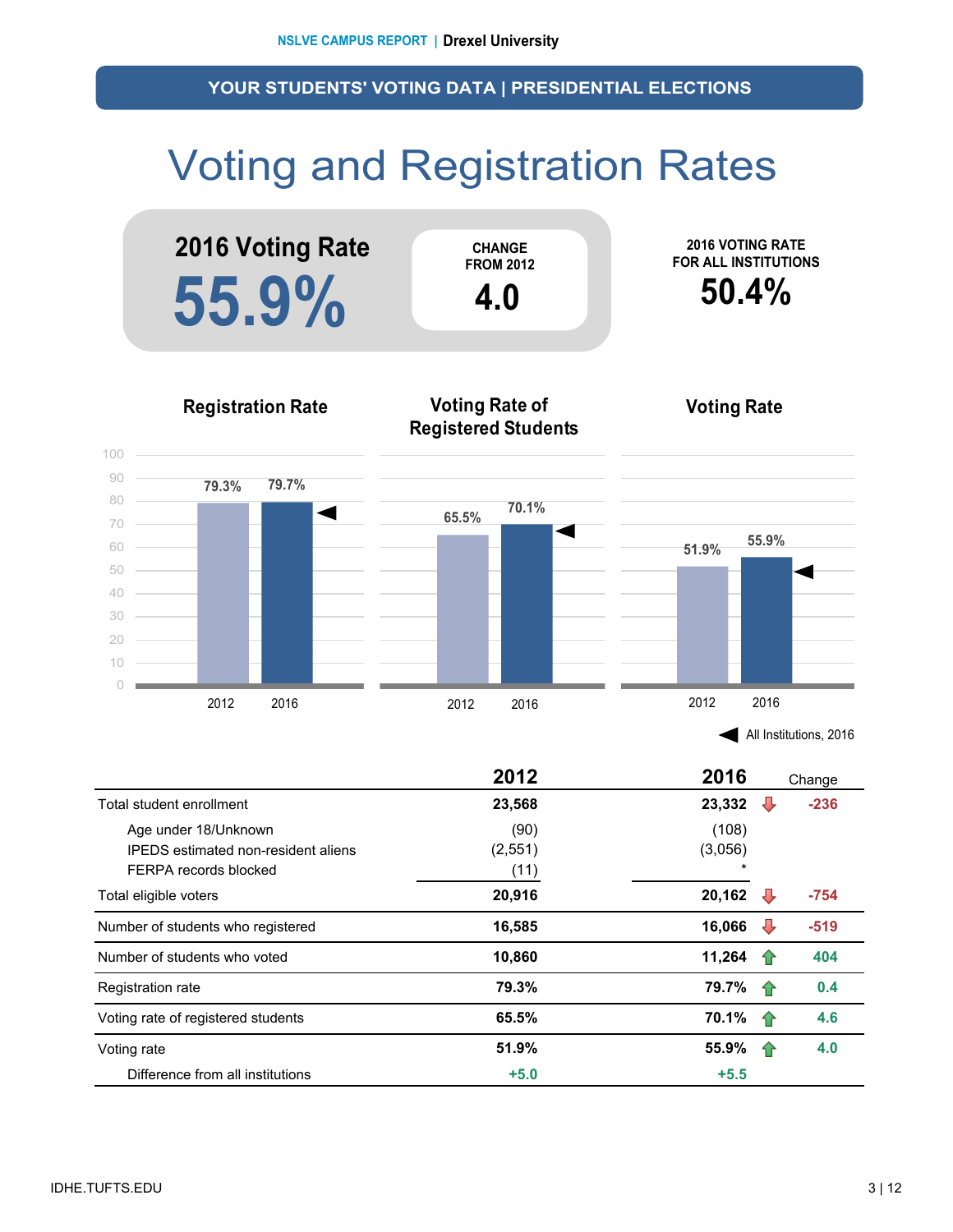**HOW YOUR NUMBERS COMPARE | PRESIDENTIAL ELECTIONS**

## By Carnegie Classification

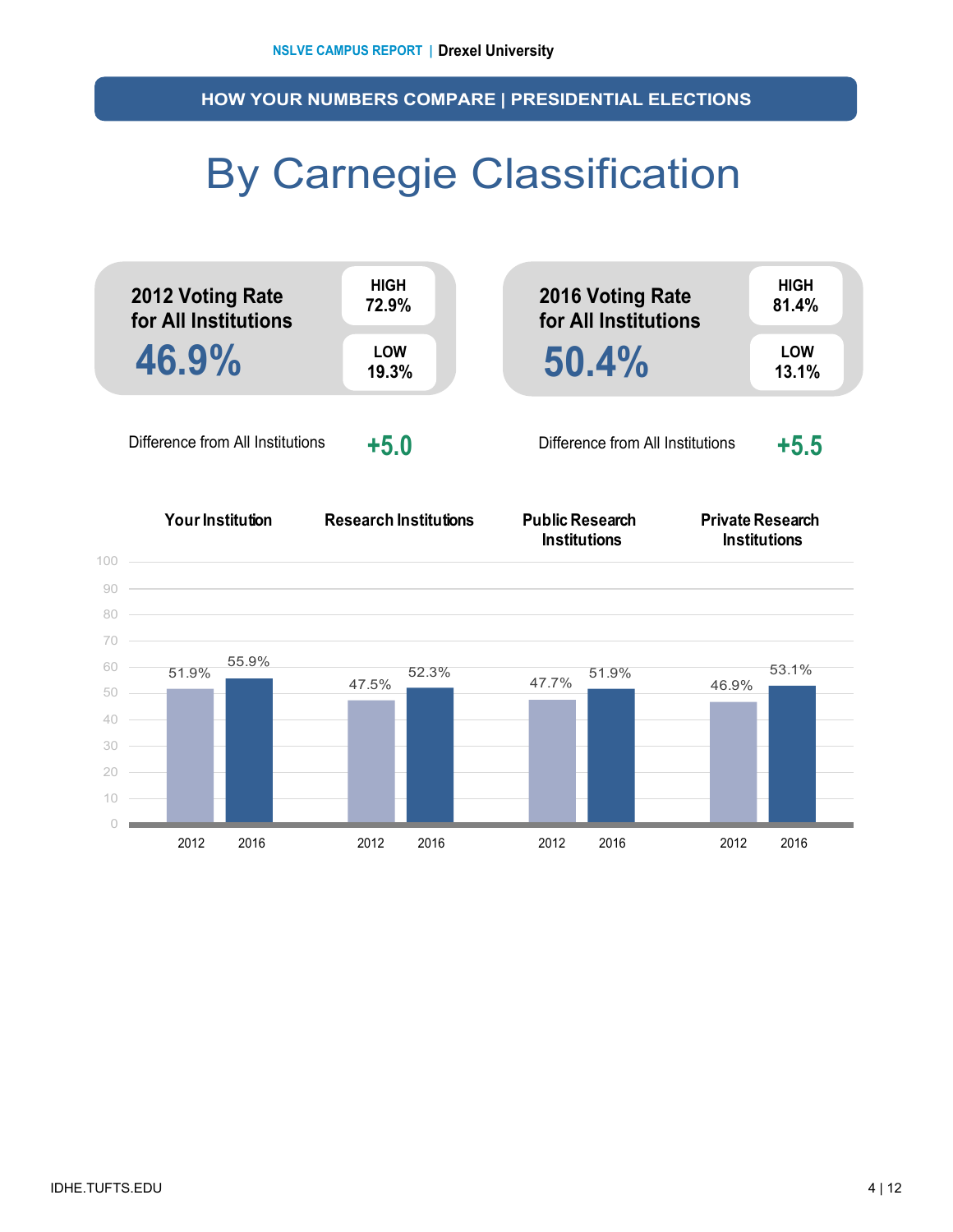# By Voting Method\*



|                                   | 2012   |       |        | 2016               |                |        |  |
|-----------------------------------|--------|-------|--------|--------------------|----------------|--------|--|
|                                   | Voted  | Rate  | Voted  | Rate               |                | Change |  |
| Absentee                          | 1,381  | 12.7% | 1,280  | 11.4%              | $\overline{v}$ | $-1.4$ |  |
| Early Vote                        | 182    | 1.7%  | 189    | 1.7% $\Rightarrow$ |                | 0.0    |  |
| Mail                              | 104    | 1.0%  | 234    | 2.1%               | ⇧              | 1.1    |  |
| In-Person,<br><b>Election Day</b> | 8,447  | 77.8% | 8,877  | 78.8%              | ⇑              | 1.0    |  |
| <b>Unknown</b>                    | 746    | 6.9%  | 684    | 6.1%               |                |        |  |
| <b>Total</b>                      | 10,860 |       | 11,264 |                    |                |        |  |

\* Your students' data broken down by voting method. If your campus has a high number of voting method "Unknown", it means that this information was not reported by local officals where your students voted.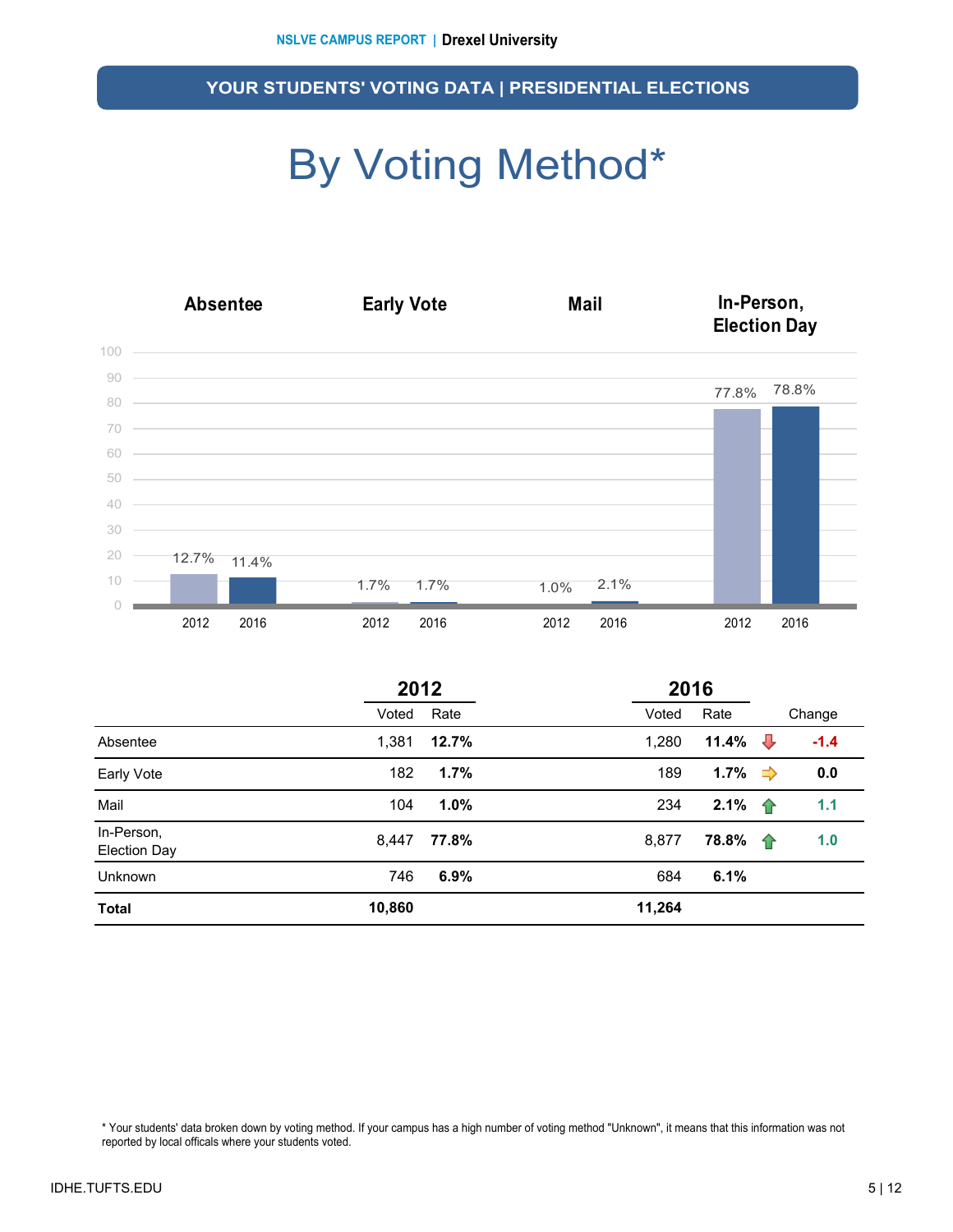### By Age Group\*



|           | 2012     |             |             |          |       |                    |                    |        |
|-----------|----------|-------------|-------------|----------|-------|--------------------|--------------------|--------|
|           | Enrolled | Voted       | Rate        | Enrolled | Voted | Rate               |                    | Change |
| 18-21     | 8.973    | 3,318       | 37.0%       | 9,503    | 3,788 | 39.9% $\uparrow$   |                    | 2.9    |
| $22 - 24$ | 4.817    | 2,065       | 42.9%       | 5.305    | 2,257 | 42.5% $\sqrt{ }$   |                    | $-0.3$ |
| 25-29     | 4.345    | 1,999       | 46.0%       | 3,653    | 1,941 | 53.1% 个            |                    | 7.1    |
| 30-39     | 3.124    | 1,832 58.6% |             | 2.879    | 1,826 | 63.4% <del>1</del> |                    | 4.8    |
| 40-49     | 1.473    |             | 1.059 71.9% | 1,220    | 914   | 74.9%              | $\hat{\mathbf{T}}$ | 3.0    |
| $50+$     | 735      | 587         | 79.9%       | 658      | 538   | 81.8% $\uparrow$   |                    | 1.9    |
| Unknown   | 0        |             |             | 0        |       |                    |                    |        |

\* Your students' data broken down by age at the time of the election. To provide more accurate voting rates, students ineligible to vote because they were too young, students whose age data was not reported to the Clearinghouse, as well as records that were FERPA blocked are removed from this table. Please note that we are not able to adjust these voting rates by removing non-resident aliens, resident aliens or undocumented students.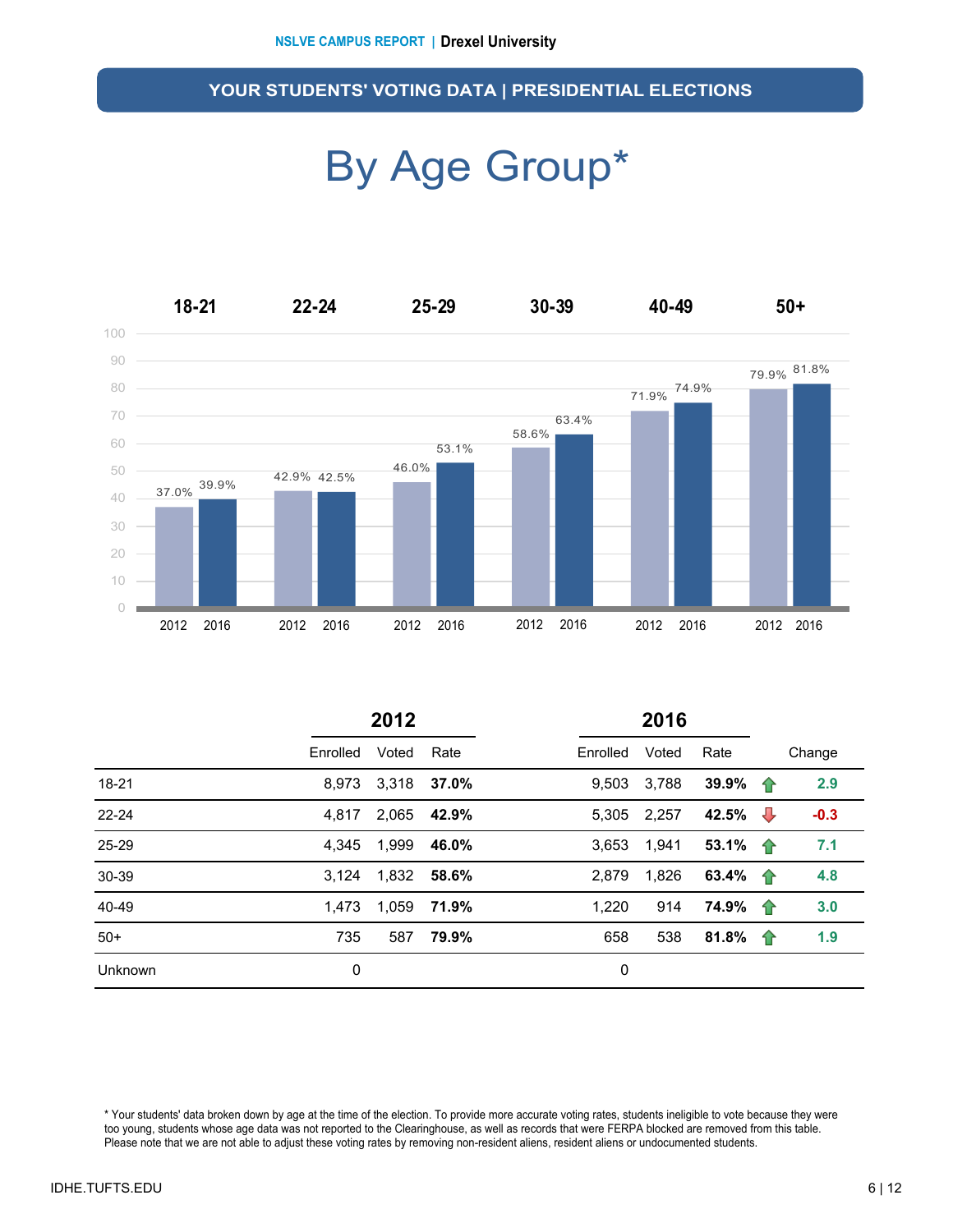# By Education Level\*



|                | 2012     |       |       | 2016         |       |                          |        |
|----------------|----------|-------|-------|--------------|-------|--------------------------|--------|
|                | Enrolled | Voted | Rate  | Enrolled     | Voted | Rate                     | Change |
| Undergraduate  | 49       | 21    | 42.9% | 14,923 6,537 |       | 43.8% $\uparrow$         | 0.9    |
| Graduate       | 76       | 44    | 57.9% |              |       | 8,290 4,725 <b>57.0%</b> | $-0.9$ |
| <b>Unknown</b> | 23,342   |       |       | $\star$      |       |                          |        |

\* Your students' data broken down by undergraduate and graduate students. To provide more accurate voting rates, students ineligible to vote because they were too young, students whose age data was not reported to the Clearinghouse, as well as records that were FERPA blocked are removed from this table. Please note that we are not able to adjust these voting rates by removing non-resident aliens, resident aliens or undocumented students.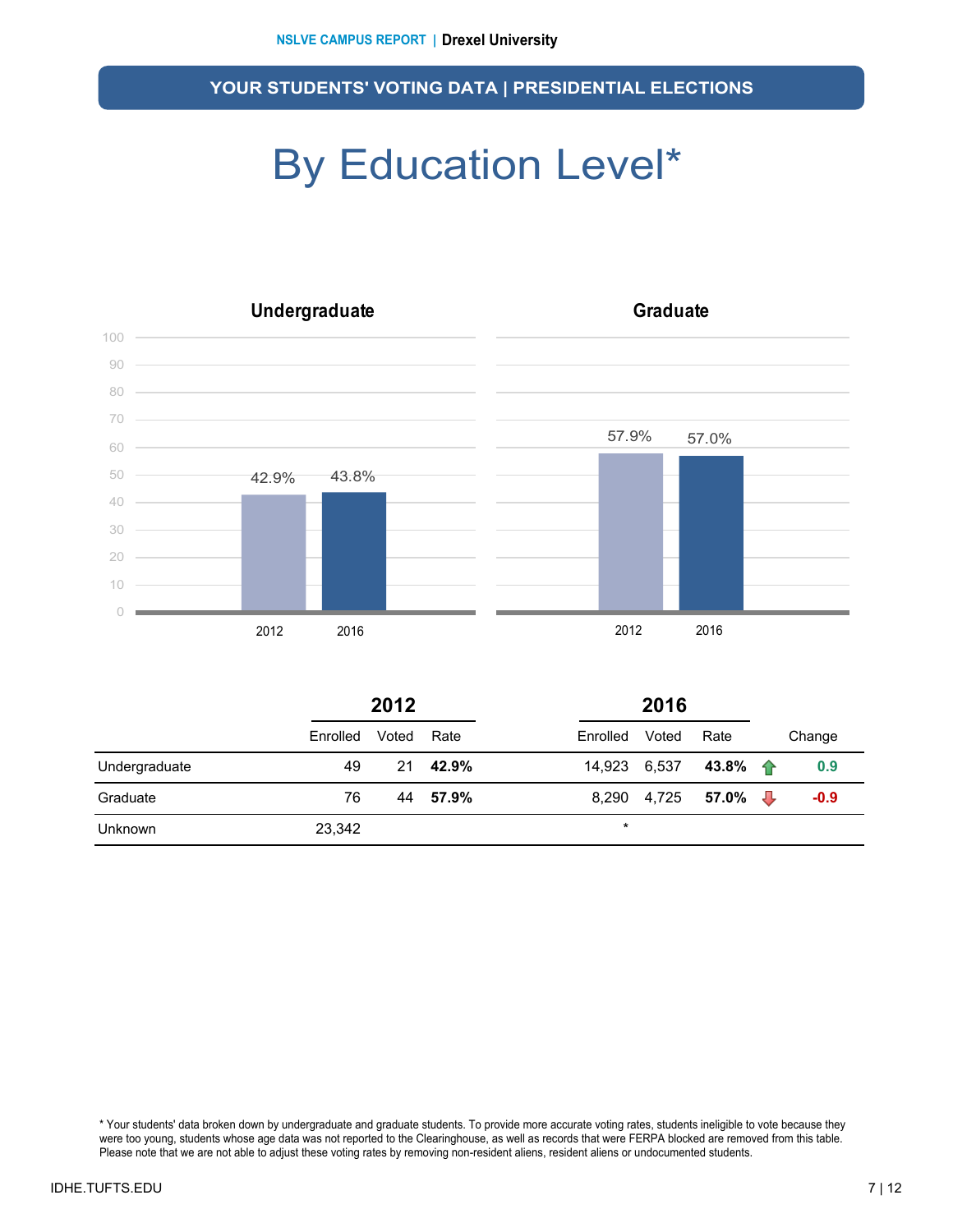## By Undergraduate Class Year\*



|                   | 2012     |       |      | 2016     |       |       |        |
|-------------------|----------|-------|------|----------|-------|-------|--------|
|                   | Enrolled | Voted | Rate | Enrolled | Voted | Rate  | Change |
| <b>First Year</b> | 0        | 0     | n/a  | 2.502    | 967   | 38.7% | n/a    |
| Sophomore         | 0        | 0     | n/a  | 2,576    | 1,064 | 41.3% | n/a    |
| Upperclassman     | 0        | 0     | n/a  | 9.248    | 4,206 | 45.5% | n/a    |

\* Your students' data broken down by undergraduate students' class level. To provide more accurate voting rates, students ineligible to vote because they were too young, students whose age data was not reported to the Clearinghouse, as well as records that were FERPA blocked are removed from this table. Please note that we are not able to adjust these voting rates by removing non-resident aliens, resident aliens or undocumented students.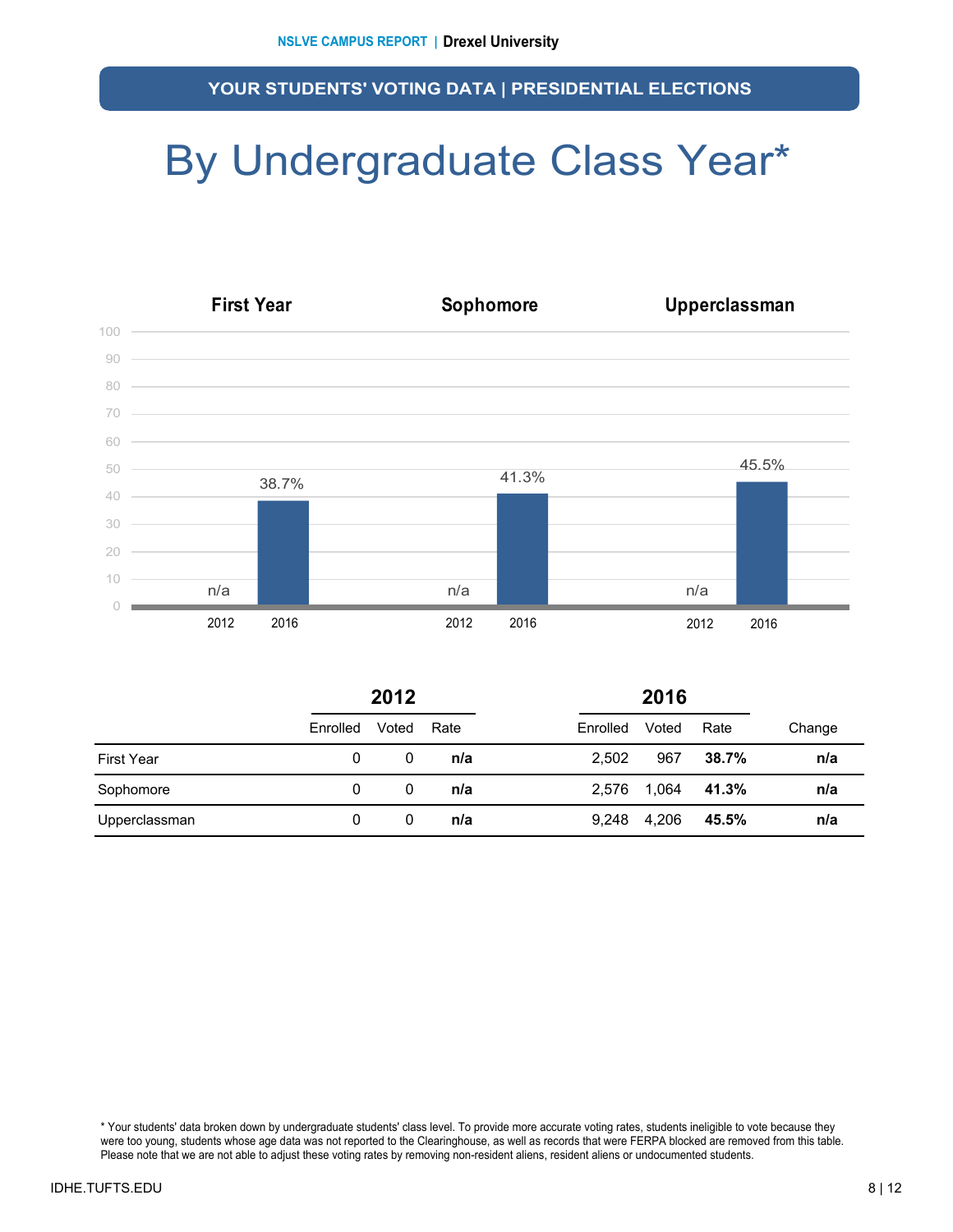# By Enrollment Status\*



|                | 2012               |                   |      | 2016     |       |                              |  |        |
|----------------|--------------------|-------------------|------|----------|-------|------------------------------|--|--------|
|                | Enrolled           | Voted             | Rate | Enrolled | Voted | Rate                         |  | Change |
| Full-time      | 16,035 6,298 39.3% |                   |      |          |       | 16,964 7,080 41.7% 个         |  | 2.5    |
| Part-time      |                    | 7,432 4,562 61.4% |      |          |       | 6,254 4,184 66.9% $\uparrow$ |  | 5.5    |
| <b>Unknown</b> | 0                  | 0                 | n/a  | 0        | 0     | n/a                          |  |        |

\* Your students' data broken down by part-time and full-time students. To provide more accurate voting rates, students ineligible to vote because they were too young, students whose age data was not reported to the Clearinghouse, as well as records that were FERPA blocked are removed from this table. Please note that we are not able to adjust these voting rates by removing non-resident aliens, resident aliens or undocumented students.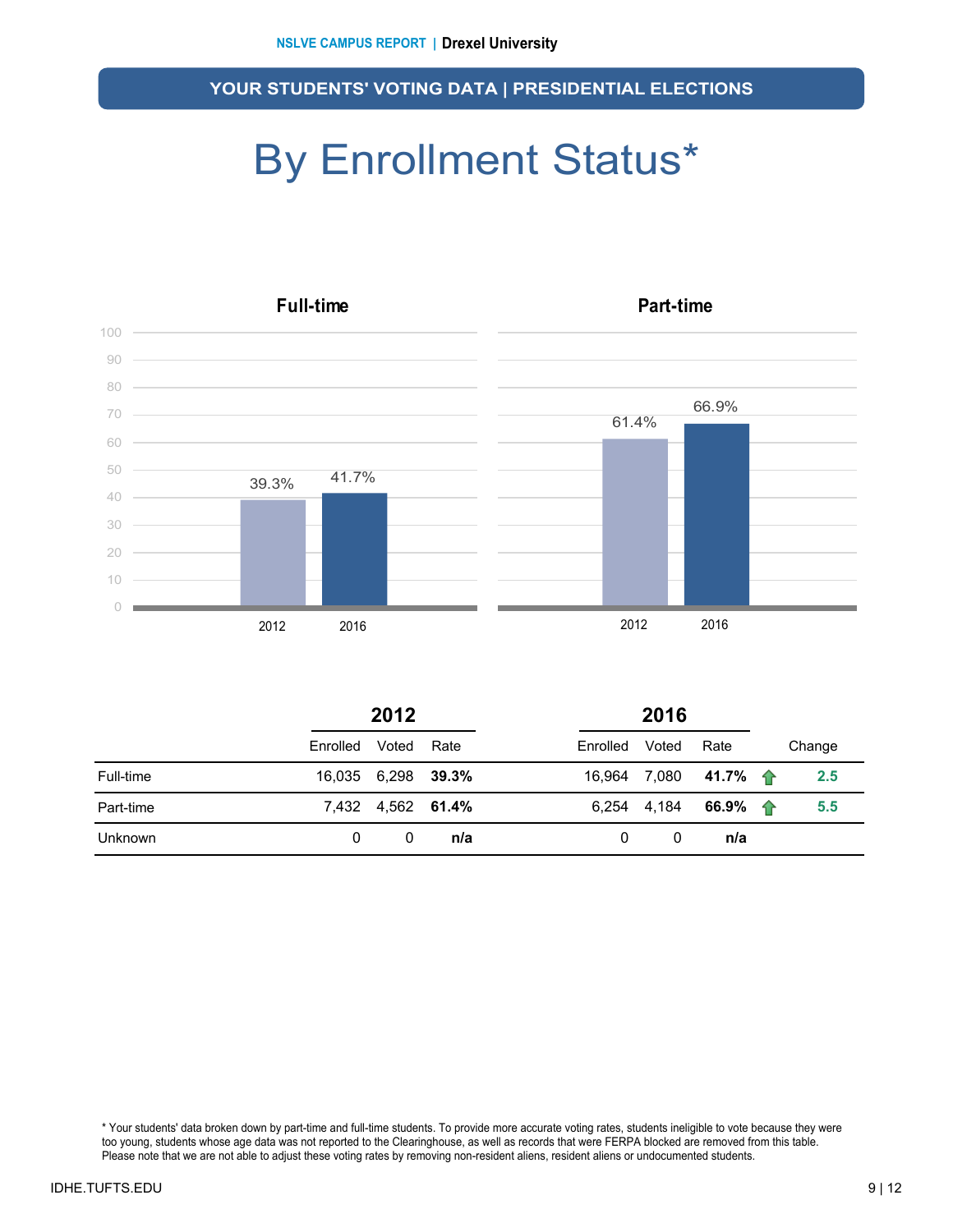### By Gender\*



|       | 2012                |                    |  |                | 2016 |                              |  |        |
|-------|---------------------|--------------------|--|----------------|------|------------------------------|--|--------|
|       | Enrolled Voted Rate |                    |  | Enrolled Voted |      | Rate                         |  | Change |
| Women |                     | 10,250 5,994 58.5% |  |                |      | 9,194 6,321 68.8% $\uparrow$ |  | 10.3   |
| Men   |                     | 8.937 4.682 52.4%  |  |                |      | 7,616 4,751 <b>62.4% 个</b>   |  | 10.0   |

Unknown 4,280 184 **4.3%** 6,408 192 **3.0%**

\* Your students' data broken down by gender. To provide more accurate voting rates, students ineligible to vote because they were too young, students whose age data was not reported to the Clearinghouse, as well as records that were FERPA blocked are removed from this table. Please note that we are not able to adjust these voting rates by removing non-resident aliens, resident aliens or undocumented students.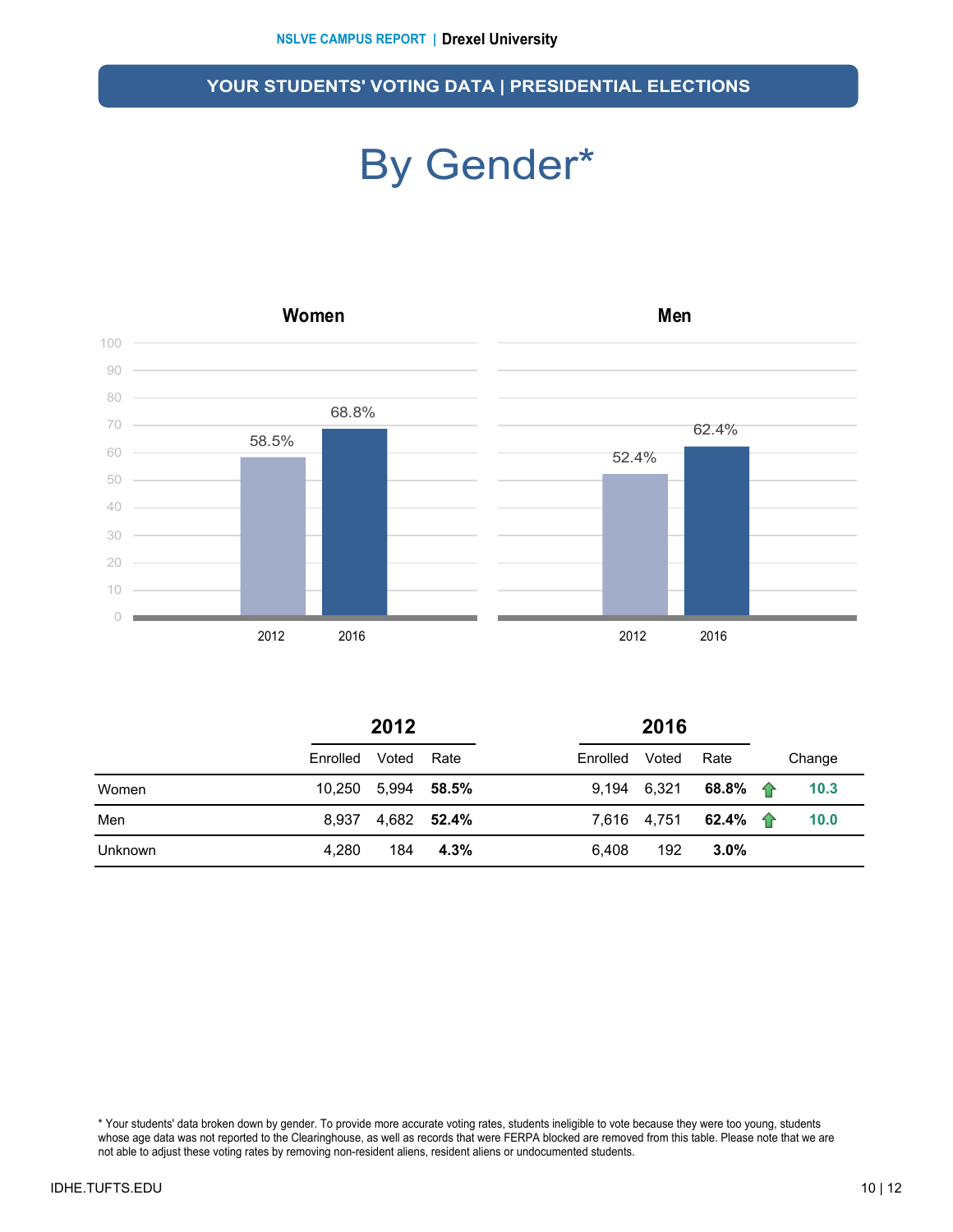### By Field of Study\*

\* Your students' data broken down by field of study. To provide more accurate voting rates, students ineligible to vote because they were too young, students whose age data was not reported to the Clearinghouse, as well as records that were FERPA blocked are removed from this table. Please note that we are not able to adjust these voting rates by removing non-resident aliens, resident aliens or undocumented students. The green and red highlighted values below represent your campus's top three and bottom three voting rates by field of study.

|                                                           | 2012             |           |       | 2016     |         |          |        |
|-----------------------------------------------------------|------------------|-----------|-------|----------|---------|----------|--------|
|                                                           | Enrolled         | Voted     | Rate  | Enrolled | Voted   | Rate     | Change |
| Agriculture and Agriculture<br>Operations                 | $\boldsymbol{0}$ | $\pmb{0}$ | n/a   | 32       | $\star$ | n/a      | n/a    |
| Architecture                                              | 0                | $\pmb{0}$ | n/a   | 211      | 104     | 49.3%    | n/a    |
| Basic Skills and Developmental<br>Education               | $\mathbf 0$      | $\pmb{0}$ | n/a   | 124      | 0       | n/a      | n/a    |
| <b>Biological and Biomedical</b><br><b>Sciences</b>       | $\mathbf 0$      | $\pmb{0}$ | n/a   | 1,177    | 506     | 43.0%    | n/a    |
| Business, Management, and<br>Marketing                    | 22               | $\ast$    | n/a   | 3,819    | 1,488   | 39.0%    | n/a    |
| Communication and Journalism                              | 0                | 0         | n/a   | 360      | 192     | 53.3%    | n/a    |
| Communications<br>Technologies/Technicians                | 0                | 0         | n/a   | 39       | 23      | 59.0%    | n/a    |
| Computer and Information<br>Sciences                      | 0                | $\pmb{0}$ | n/a   | 1,340    | 569     | 42.5%    | n/a    |
| Education                                                 | 14               | $\ast$    | n/a   | 856      | 608     | 71.0%    | n/a    |
| <b>Engineering and Engineering</b><br>Technologies        | $\boldsymbol{0}$ | $\pmb{0}$ | n/a   | 4,684    | 1,938   | 41.4%    | n/a    |
| English Language and Literature                           | $\boldsymbol{0}$ | $\pmb{0}$ | n/a   | 57       | 36      | 63.2%    | n/a    |
| <b>Health Professions</b>                                 | 27               | 18        | 66.7% | 5,576    | 3,250   | $58.3\%$ | $-8.4$ |
| History                                                   | $\mathbf 0$      | $\pmb{0}$ | n/a   | 26       | 14      | 53.9%    | n/a    |
| Law Enforcement, Firefighting,<br>and Protective Services | $\mathbf 0$      | $\pmb{0}$ | n/a   | 47       | 31      | 66.0%    | n/a    |
| Legal Professions and Studies                             | 0                | $\pmb{0}$ | n/a   | 551      | 345     | 62.6%    | n/a    |
| Liberal Arts and Sciences, and<br>Humanities              | $\boldsymbol{0}$ | $\pmb{0}$ | n/a   | 474      | 292     | 61.6%    | n/a    |
| Library Science                                           | 0                | 0         | n/a   | 199      | 152     | 76.4%    | n/a    |
| <b>Mathematics and Statistics</b>                         | 0                | 0         | n/a   | 117      | 39      | 33.3%    | n/a    |
| Multi/Interdisciplinary Studies                           | $\pmb{0}$        | $\pmb{0}$ | n/a   | 253      | 127     | 50.2%    | n/a    |
| Natural Resources and<br>Conservation                     | $\pmb{0}$        | $\pmb{0}$ | n/a   | 155      | 85      | 54.8%    | n/a    |
| Parks, Recreation, Leisure, and<br><b>Fitness Studies</b> | $\pmb{0}$        | $\pmb{0}$ | n/a   | 177      | 76      | 42.9%    | n/a    |
| Personal and Culinary Services                            | $\mathbf 0$      | $\pmb{0}$ | n/a   | 51       | 17      | 33.3%    | n/a    |
| Philosophy and Religious Studies                          | $\pmb{0}$        | 0         | n/a   | 13       | $\star$ | n/a      | n/a    |